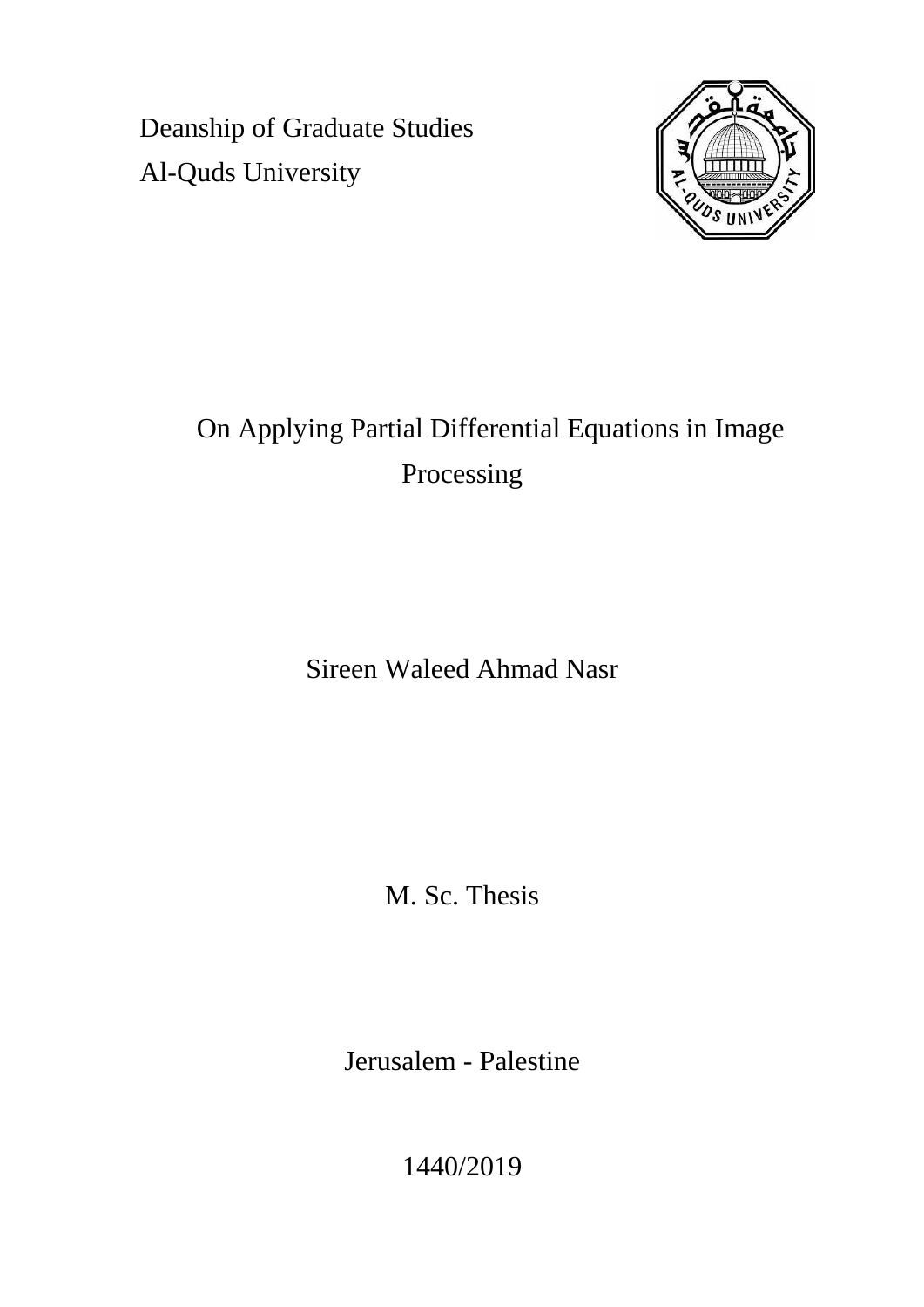# On Applying Partial Differential Equations in Image Processing

Prepared by: Sireen Waleed Ahmad Nasr

B. Sc: Bethlehem University, Palestine

Supervisor:

Dr: Yousef Hussein Zahaykah

A thesis submitted in partial fulfillment of requirements for the degree of Master of Mathematics, Department of Mathematics / Graduate Studies / Al - Quds University.

1440/2019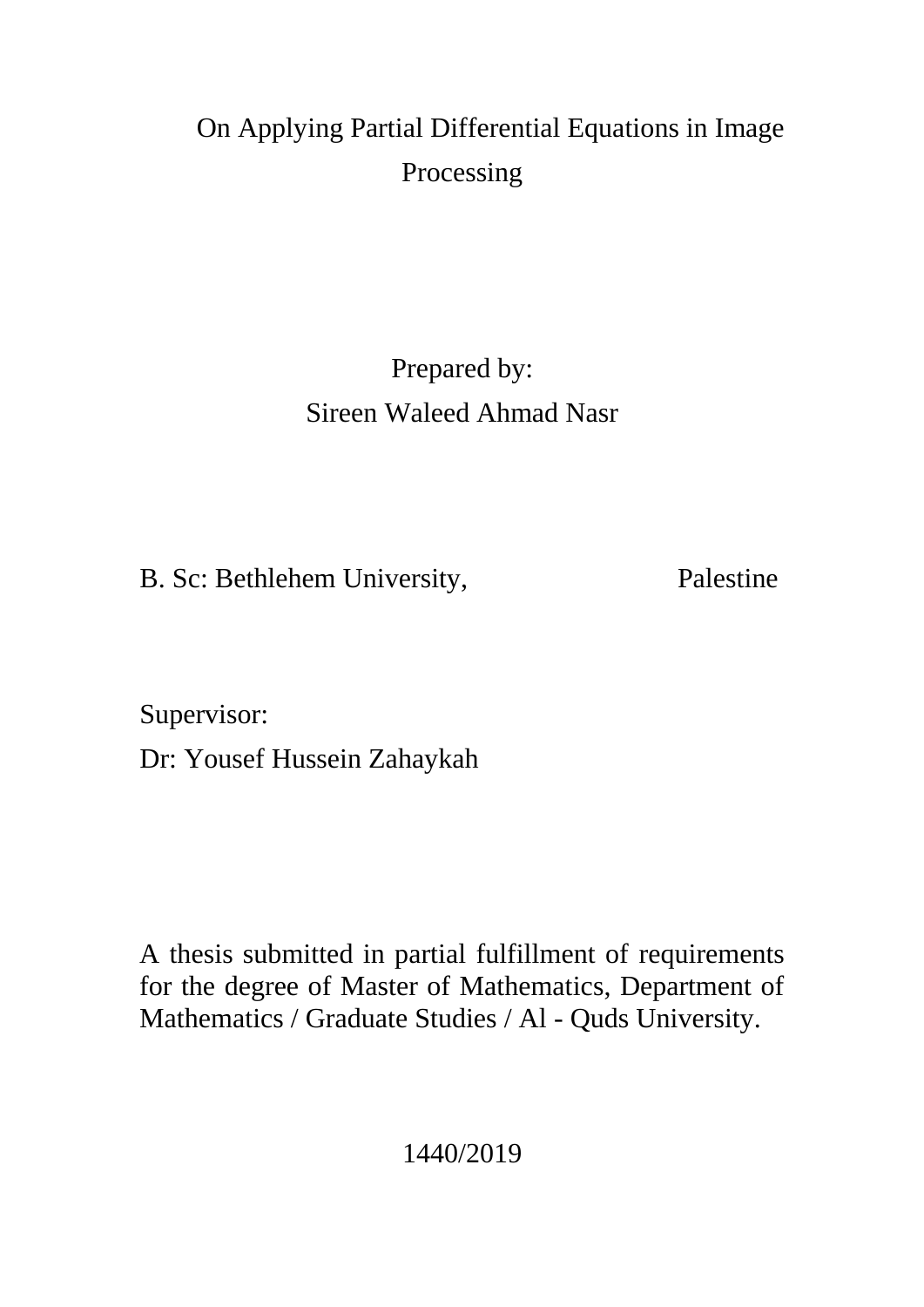Al-Quds University Deanship of Graduate Studies Graduate Studies / Mathematics



Thesis Approval

On Applying Partial Differential Equations in Image Processing

Prepared by: Sireen Waleed Ahmad Nasr Registration No: 21610003

Supervisor: Dr. Yousef Zahaykah

Master Thesis submitted and accepted, Date: 13/7/2019

The names and the signatures of the examining committee members are as follows:

1-Head of Committee

Dr. Yousef Zahaykah Signature

2-Internal Examiner

Dr. Jamil Jamal

3-External Examiner

Dr. Iyad Suwan

Signature Jamel Fancel. Signature: ...

Jerusalem - Palestine

#### 1440/2019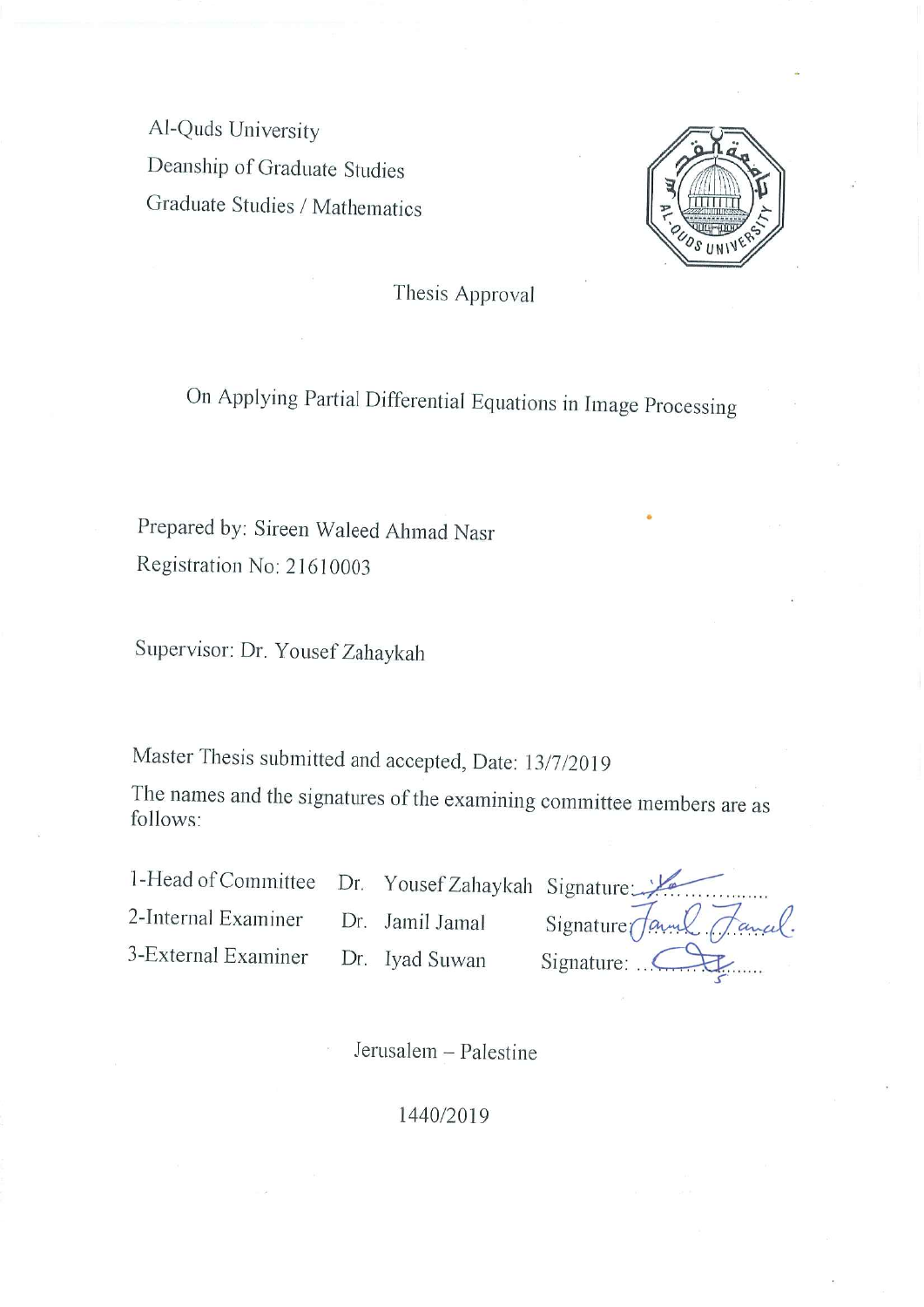# **Dedication**

To my parents, my husband, my son, and to all those who supported me in completing this research.

Sireen Nasr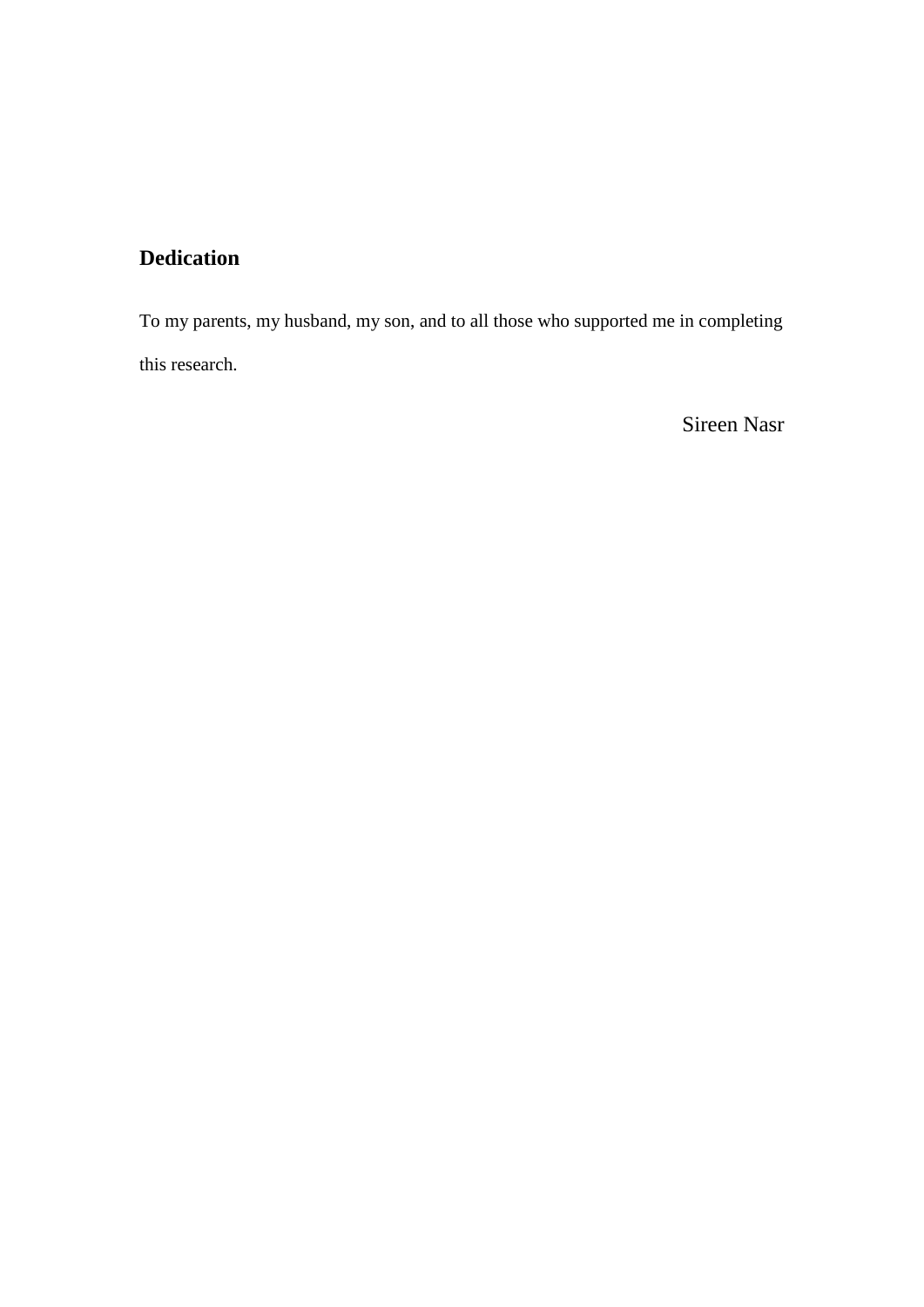## **Declaration**

I certify that this submitted for the degree of master is the result of my own research, except where otherwise acknowledge. And that this (or any part of the same) has not been submitted for a higher degree to any other university or institution.

Signed: Sireer

Sireen Waleed Ahmad Nasr

Date: 13/7/2019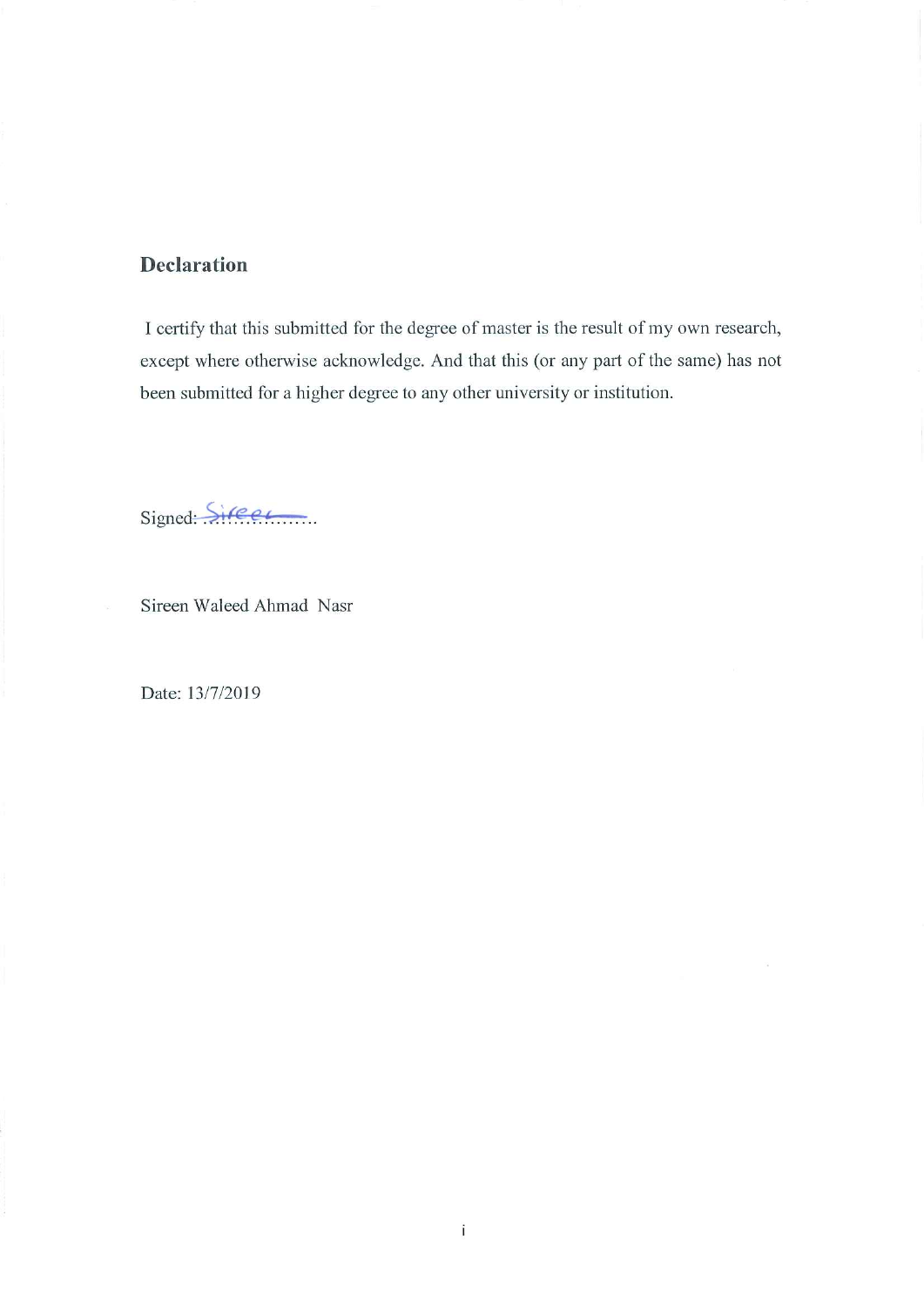### **Acknowledgment**

Thanks is given first to God, for giving me the strength, knowledge, ability and opportunity to undertake this research. I am thankful to my supervisor Dr. Yousef Zahaykah for all his help and encouragement. Also, my thanks to t Al-Quds University for supporting this work, and I wish to pay my appreciation to all respected teachers and staff in the department of Mathematics.

Lastly, I offer my regards to all of those who supported me during the completion of this thesis.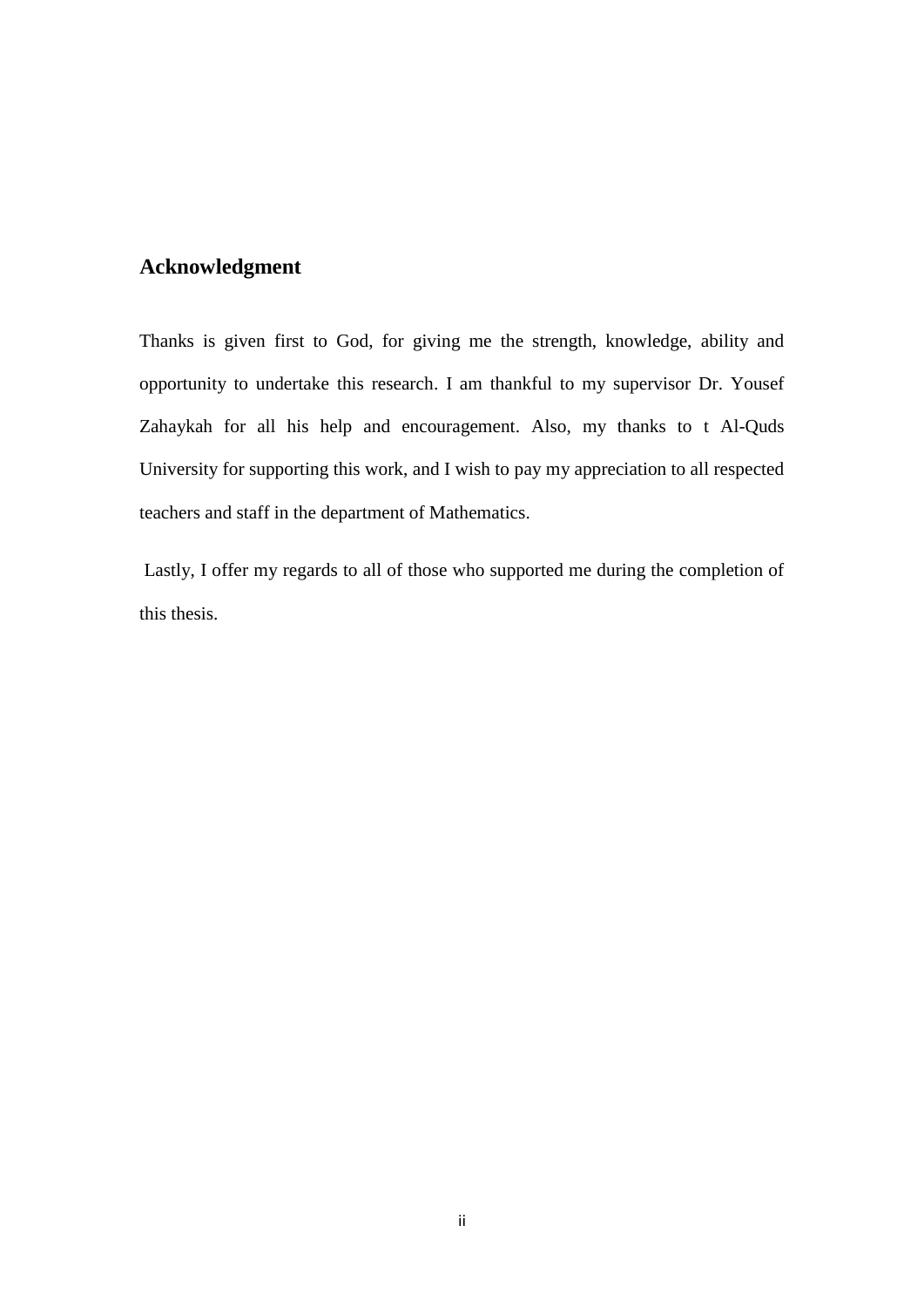#### **Abstract**

In this thesis we present a brief review of the assumed prerequisites in signals, linear time-invariant (LTI) systems and Fourier discrete-time systems with some of its properties. We derive the convolution formula, which allows us to determine the output of an LTI system to any given arbitrary input signal. Furthermore, we discuss the use of operators that can be used to remove noise and enhance signal, and we evolve the main principles for designing noise reduction and signal enhancement filters in the frequency and time domains. We introduce the design of notch and comb filters for removing periodic interference, enhancing periodic signals, and separating the luminance and chrominance components in digital color TV systems.

A major aim to the thesis is to use geometrical and variational partial differential equations (PSEs) in the process of image processing. We first derive and relate the p-Laplacians in terms of the concepts of gauge coordinates. We also present several PDE-based image denoising and enhancement models to evolve images, motivated by combining Gaussian blurring, the Mean Curvature Motion, for denoising and edge enhancement. We introducing the qualitative behavior by deriving a solution of the equations and mention its properties briefly. We also discuss the notions of curvature motion and edge affected diffusion filtering. Further in this thesis we implement and obtain quantitative and numerical results on a real-life image, showing the predictable behaviour on both noise-constrained and unconstrained evolution, one can vary the desired amount of blurring and denoising. At the end of the thesis the optimal homotopy asymptotic method (OHAM) is applied to derive a solution of the second order Gauge coordinate equation.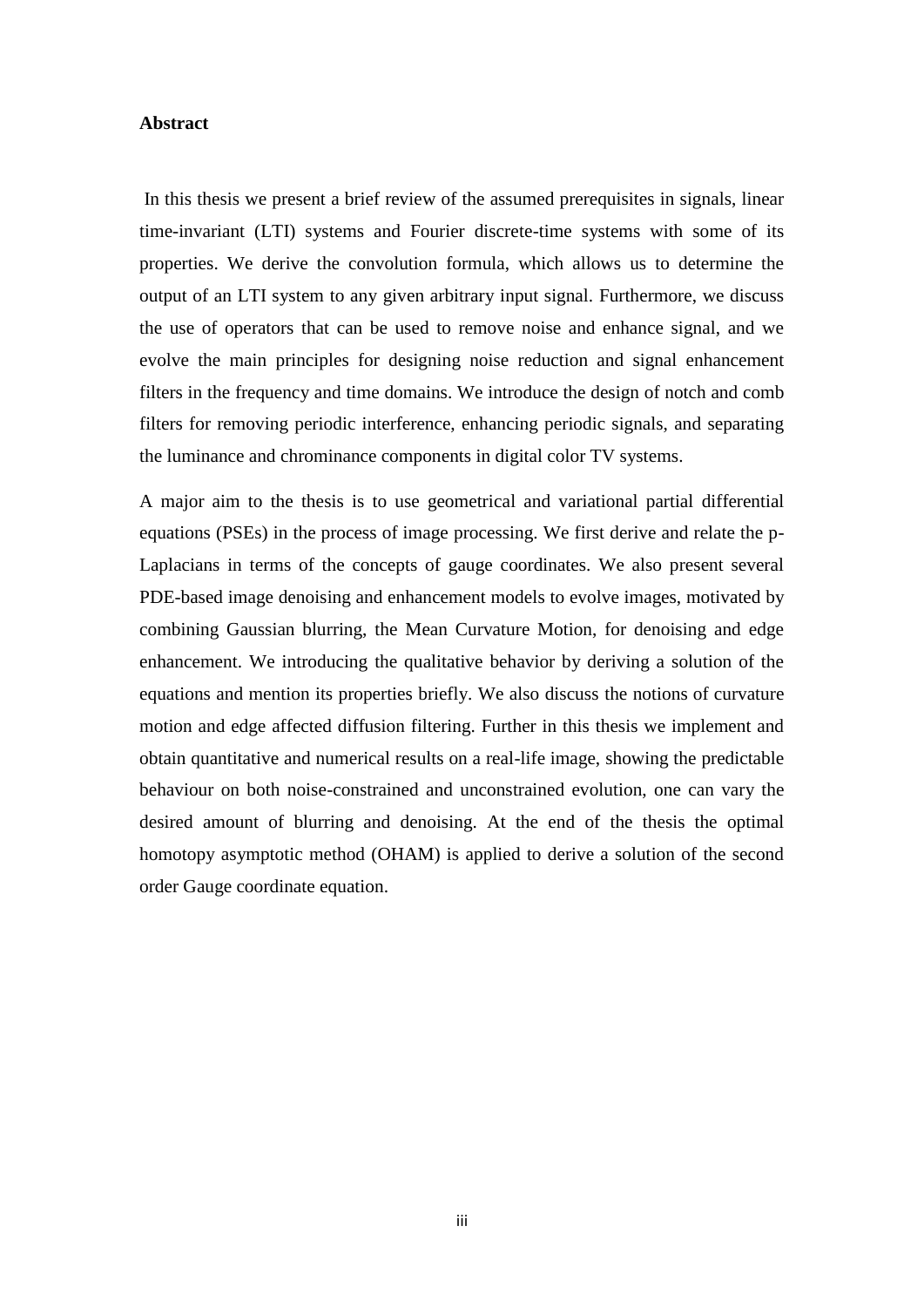# **Contents**

| $\mathbf{1}$ | Introduction                                         |                                                                                                | $\bf{2}$ |
|--------------|------------------------------------------------------|------------------------------------------------------------------------------------------------|----------|
|              | 1.1                                                  | Digital Image $\ldots \ldots \ldots \ldots \ldots \ldots \ldots \ldots \ldots \ldots \ldots 2$ |          |
|              | 1.2                                                  |                                                                                                |          |
|              | 1.3                                                  |                                                                                                | 11       |
| $\bf{2}$     | <b>Signal Processing</b>                             |                                                                                                | 14       |
|              | 2.1                                                  |                                                                                                | 14       |
|              | 2.2                                                  |                                                                                                | 20       |
|              | 2.3                                                  |                                                                                                |          |
|              | 2.4                                                  |                                                                                                | 30       |
| 3            | Geometrical and Variational PDEs in Image Processing |                                                                                                | 43       |
|              | 3.1                                                  |                                                                                                |          |
|              | 3.2                                                  |                                                                                                | 54       |
|              | 3.3                                                  |                                                                                                | 65       |
|              | 3.4                                                  | The optimal homotopy asymptotic Method $(OHAM) \dots \dots$                                    | 74       |
|              | 82<br>Appendix                                       |                                                                                                |          |
|              | References<br>83                                     |                                                                                                |          |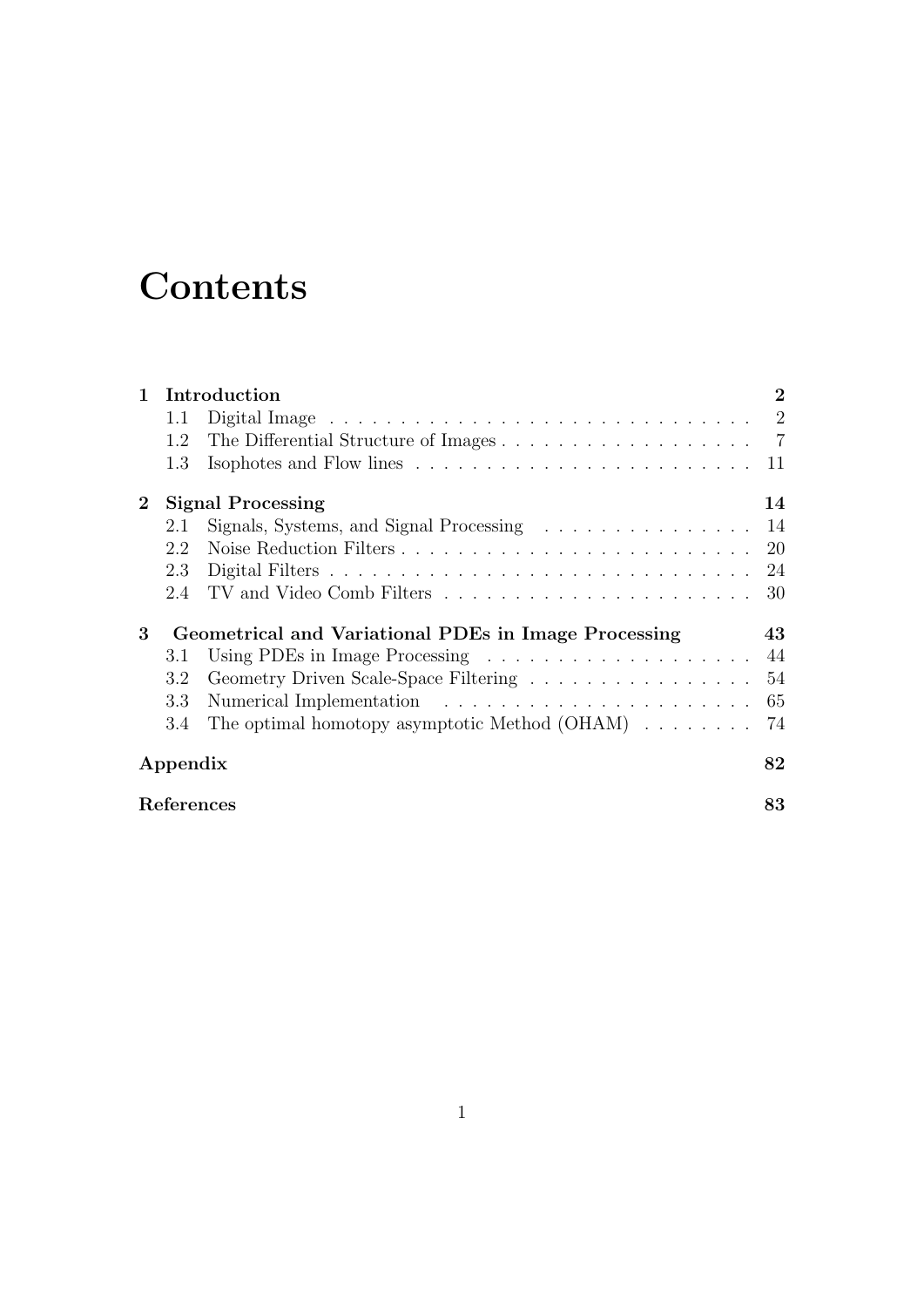# Chapter 1 Introduction

## 1.1 Digital Image

Images are everywhere, since we rely on the images we see with our eyes more than any other tangible motivation. Almost all of the information we realize comes to us in the form of an image. In order to admire the theory and application of the image processing, we first need to understand the digital image. A digital image comes from a continuous one. We sampling and quantize analogue images to obtain such digital images. It is converted to a discretized form by a digitizer, which performs two tasks, known as sampling and quantization. Then the result is a digital image, and it can be used in digital image processing applications.

Example 1.1.1 Fig. (1.1) shows sampling and quantization, in the sampling process, the values of the continuous signal are sampled at specific locations in the image. In the quantization process, the real values are discretized into digital numbers.

A digital image is a matrix of real numbers. Each matrix element, i.e., a quantized sample, is called a picture element or a pixel, and its value is the gray-level or brightness, and it characterised by matrix size, pixel depth and resolution. The matrix size is determined from the number of the columns  $n$  and the number of rows m of the image matrix  $m \times n$  as shown in Fig. (1.2). Generally, as the matrix dimension increases the resolution is getting better. Pixel or bit depth refers to the number of bits per pixel that represent the colour levels of each pixel in an image.

The term resolution of the image refers to the number of pixels per unit length of the image. In digital images the spatial resolution depends on pixel size. The pixel size is calculated by the Field of View (FoV) which is a measure of the ground area viewed by a single detector element in a given instant in time- divided by the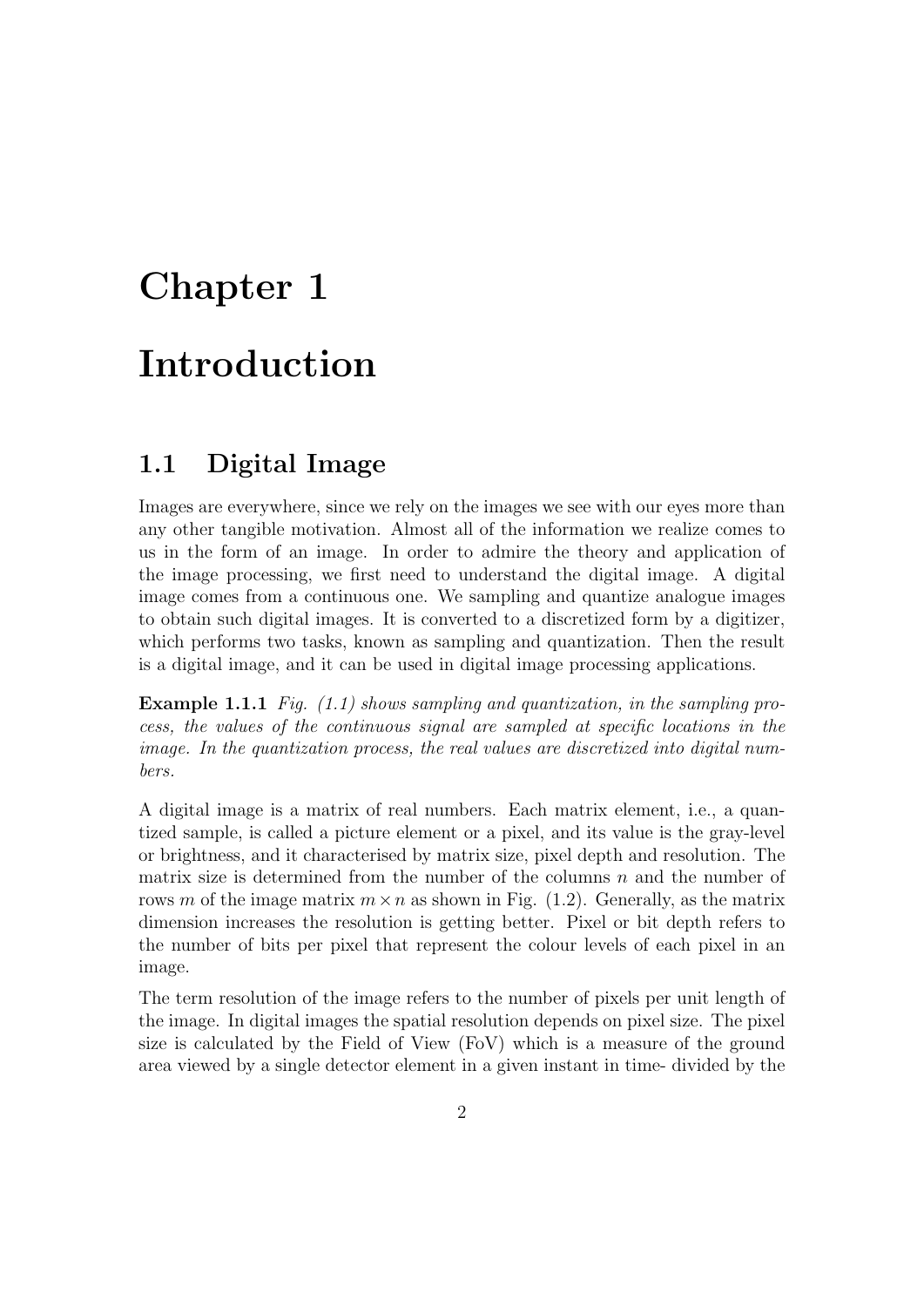

Figure 1.1: Example of sampling and quantization. On the left an original image with continuous intensity values . On the middle a sampling using  $8 \times 8$  locations, the image has real intensity values at specific locations only. And a quantization on the right (these real values are converted to discrete numbers)[17].



Figure 1.2: A digital image is a 2D array of pixels. Each pixel is characterised by its (x, y) coordinates and its value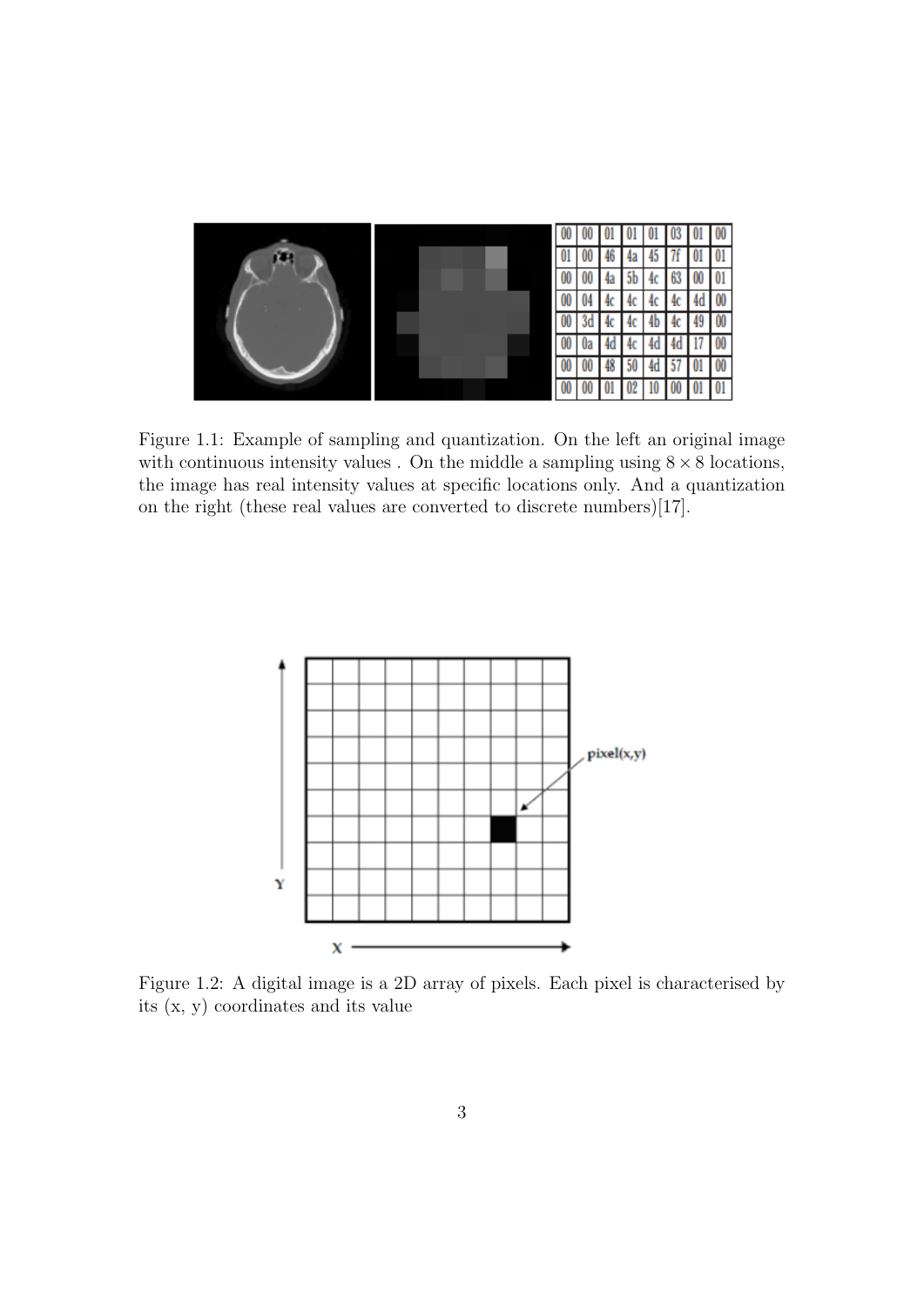

Figure 1.3: Different parts with different structures of the image [4]

number of pixels across the matrix. For a standard FoV, an increase of the matrix size decreases the pixel size and the ability to see details is improved. In a way, the higher the resolution, the closer the digital image is to the physical world.

To describe a pixel, one need several bands, as an example, a vector field has two components, a color image is described with three bands, red, green and blue. Another important characteristic concerning an image is the number of rows and the number of columns in that image, it is called the size of the image.

**Example 1.1.2** As in the real life, an image is composed of a wide variety of structures, and this is even more complex because of the digitalization and the limited number of gray levels to represent it, see [4].To have a better look, an image and some close-ups on different parts are shown in Fig. (1.3).

The standard slot shape in todays photographic equipments is square, as it is easy to fabricate on a detector chip. The effect appears clearly when we zoom in to pixel level.

Example 1.1.3 The face in Fig. (1.4) certainly has no square corners all over and sharp edge discontinuities. So what is the shape of the optimal aperture?

The derivation of the optimal shape can be based on the measurements taken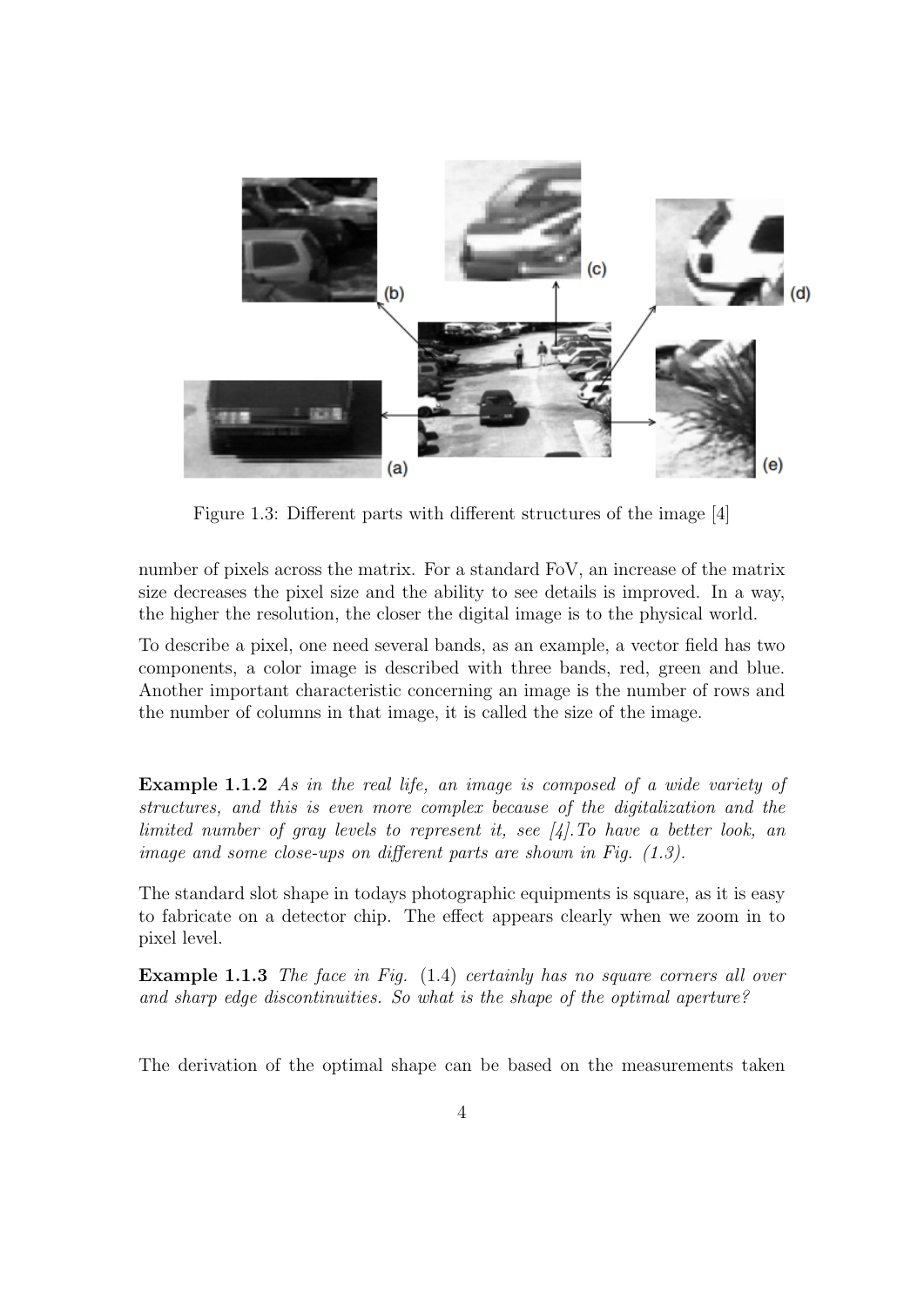

Figure 1.4: Typically pixels are measured with the wrong aperture function, such as squares. Sharp edges and corners that are not in the original scene [8].

by a finite aperture, all locations are treated similarly, (this leads to translation invariance), and the using of the superposition principle (the measurement should be linear). see [8].

By these principles the observation must be a convolution, for simplicity consider the 1D convolution example :

$$
h(x) = \int_{-\infty}^{\infty} L(y)g(x - y)dy,
$$

where  $L(x)$  is the luminance,  $g(x)$  is the unknown aperture (positive function) and  $h(x)$  the result of the measurement.

Definition 1.1.1 The entropy H of the filter is defined as

$$
H = \int_{-\infty}^{\infty} -g(x) \log(g(x)) dx
$$

It measures the spurious extras (the maximal disorder) when filter is used.

We need to determine the  $g(x)$ , for which the entropy is minimal given the constraints:  $r \infty$ 

$$
\int_{-\infty} g(x)dx = 1,
$$
 (normalization constraint),  

$$
\int_{-\infty}^{\infty} xg(x)dx = 0,
$$
 (first moment of  $g(x)$ ),

and

$$
\int_{-\infty}^{\infty} x^2 g(x) dx = \sigma^2 \qquad \text{(second moment of } g(x)\text{)}.
$$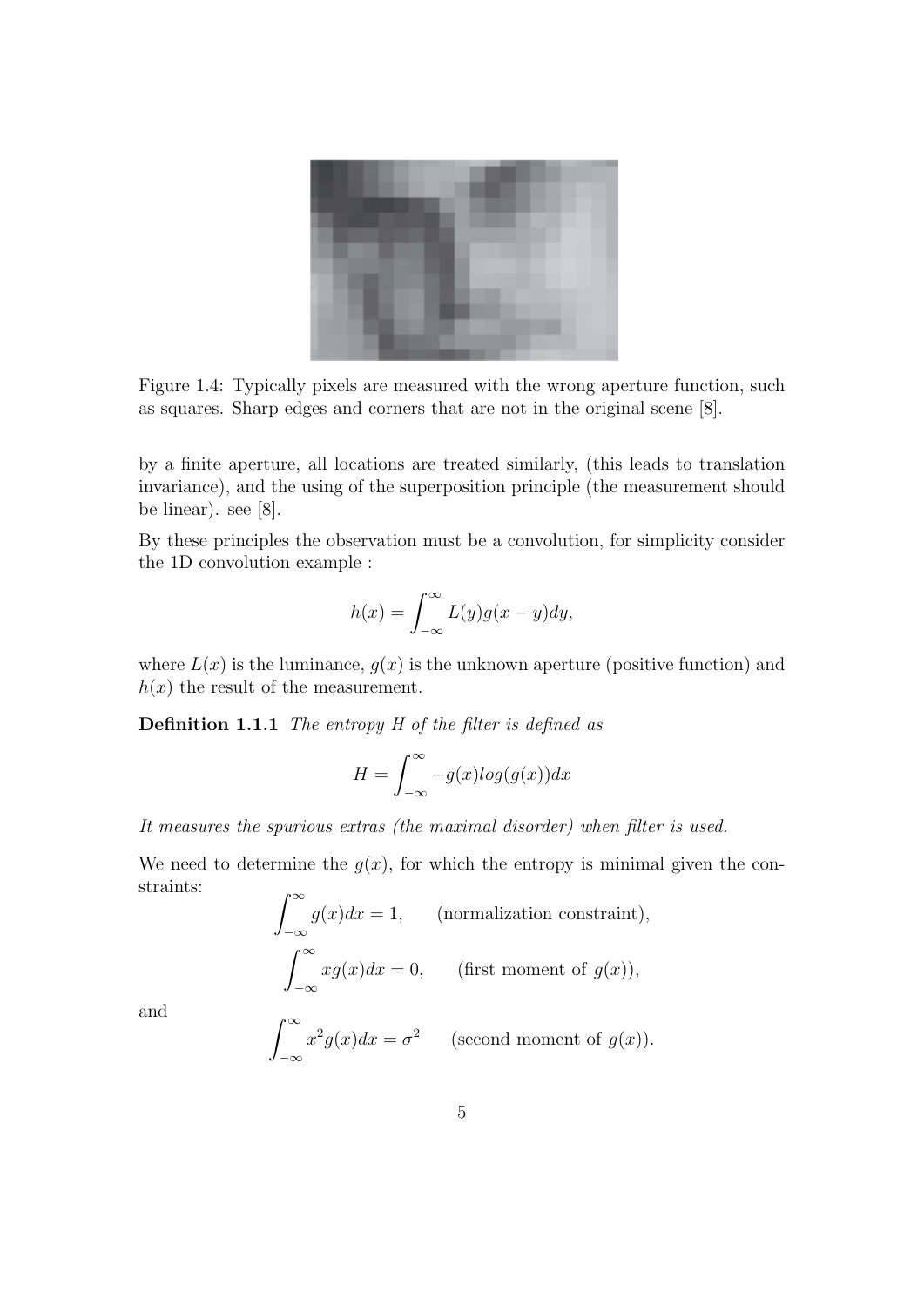Applying Lagrange multipliers method, The entropy under the given constraints reads

$$
\tilde{H} = \int_{-\infty}^{\infty} -g(x)log(g(x))dx + \lambda_1 \int_{-\infty}^{\infty} g(x)dx + \lambda_2 \int_{-\infty}^{\infty} xg(x)dx + \lambda_3 \int_{-\infty}^{\infty} x^2 g(x)dx
$$

where  $\lambda_1$ ,  $\lambda_2$ , and  $\lambda_3$  are scalars (Lagrange multipliers). According to this method  $\tilde{H}$  (minimal) when  $\frac{\partial \tilde{H}}{\partial \tilde{H}}$  $rac{\partial g}{\partial g} = 0$ . This gives

$$
\frac{\partial H}{\partial g} = \int_{-\infty}^{\infty} -1 - \log[g(x)]dx + \int_{-\infty}^{\infty} \lambda_1 dx + \int_{-\infty}^{\infty} \lambda_2 x dx + \int_{-\infty}^{\infty} \lambda_3 x^2 dx = 0,
$$
  

$$
-1 - \log[g(x)] + \lambda_1 + x\lambda_2 + x^2\lambda_3 = 0
$$

or the last equations leads to

$$
g(x) = e^{-1 + \lambda_1 + x\lambda_2 + x^2\lambda_3} \tag{1.1}
$$

The scalar  $\lambda_3$  must be less than zero, otherwise the function  $g(x)$  explodes as x approaches infinity, which is physically irrelevant. By substituting from (1.1) into the three constaints and noting that  $\lambda_3$  is negative we get respectively

$$
e\sqrt{-\lambda_3} = e^{\lambda_1 - \frac{\lambda_2^2}{4\lambda_3}} \sqrt{\pi},
$$

$$
e^{\lambda_1 - \frac{\lambda_2^2}{4\lambda_3}} \lambda_2 = 0,
$$
and 
$$
\frac{e^{-1 + \lambda_1 - \frac{\lambda_2^2}{4\lambda_3}} \sqrt{\pi} (\lambda_2^2 - 2\lambda_3)}{4(-\lambda_3)^{5/2}} = \sigma^2.
$$

Solving the three equations for  $\lambda_1$ ,  $\lambda_2$  and  $\lambda_3$  gives

$$
\lambda_1 = \frac{1}{4} \log \left[ \frac{e^4}{4\pi^2 \sigma^4} \right],
$$

$$
\lambda_2 = 0,
$$

$$
\lambda_3 = -\frac{1}{2\sigma^2 e},
$$

clearly  $\lambda_3$  is negative. Using Eq.(1.1) the aperture function  $g(x)$  reads

$$
g(x) = \frac{1}{\sqrt{2\pi}\sigma}e^{-\frac{x^2}{2\sigma^2}}
$$

which is the Gaussian kernel.

It is important to note that the Gaussian kernel is the only solution of the previous constaints. Further, it is circular and generates no suprious resolution, being very smooth.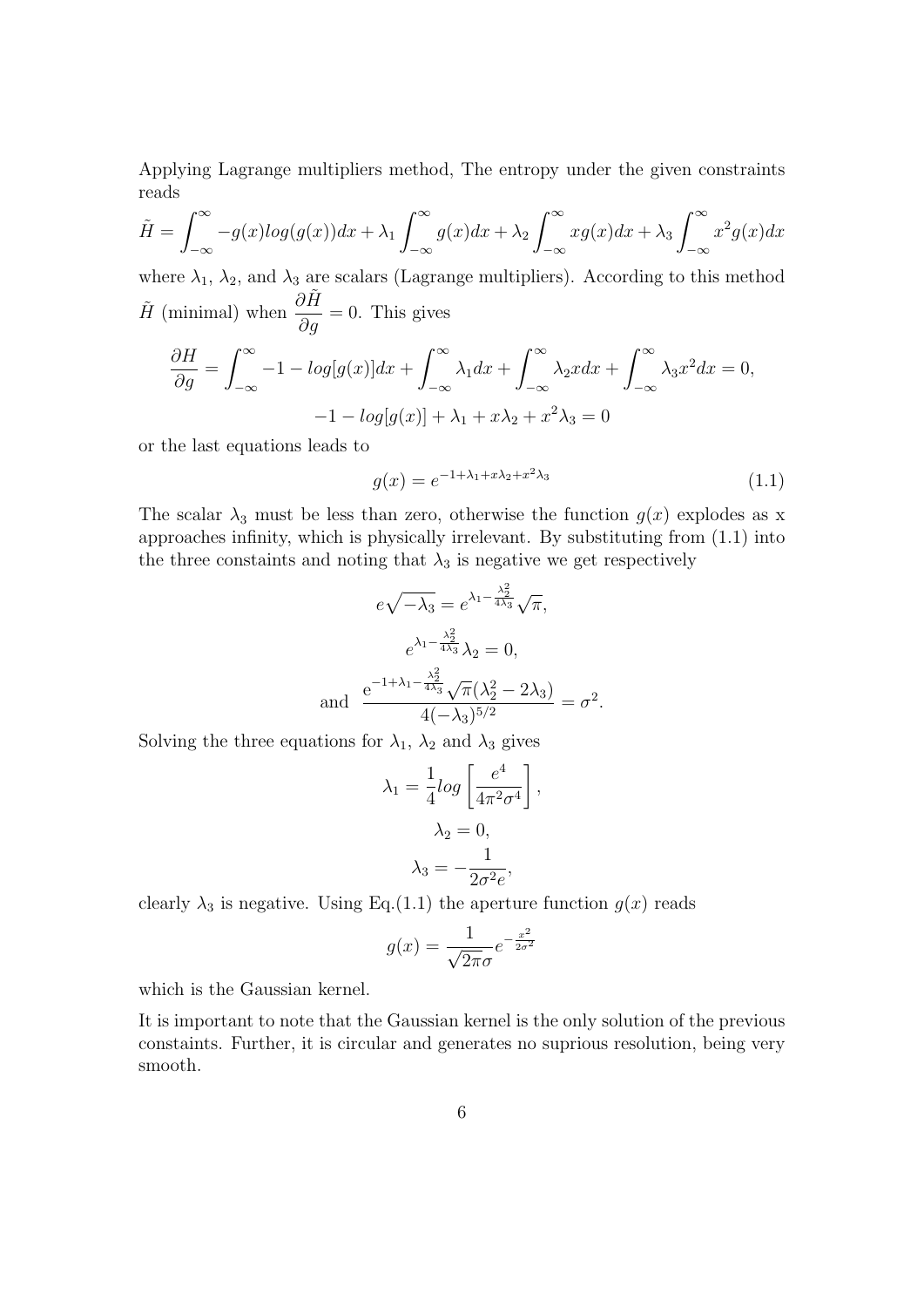

Figure 1.5: Mona Lisa at different scales [8].

Example 1.1.4 Fig. (1.5) shows Mona Lisa at different scales, the Gaussian kernel blurs the image, but that is the natural consequence of an observation with a finite aperture. We cannot see molecules with our naked eye, [8].

## 1.2 The Differential Structure of Images

Details of images exist only over a restricted range of scale. Hence it is important to study the image structure, which can be described as the local multi-scale derivatives of the image, using heightlines, local coordinate systems and independence of the choice of coordinates. We will also use the tools of differential geometry, which is defined as the framework of finite-dimensional real manifolds, employing methods from analysis to investigate geometric problems, involving the shape of smooth curves and surfaces, lines, spaces, surfaces etc.

An important property of real-world images is that they are exist as significative structure over definite ranges of scale. For example, the notion of a section of a tree, which makes sense only at a scale from, say, a few centimeters to at most a few meters. It is meaningless to discuss the tree notion at the nanometer or kilometer level. At those scales, it is more relevant to talk about the molecules that form the leaves of the tree, and the forest in which the tree grows, respectively. This fact, that images are shown in different ways according on the scale of